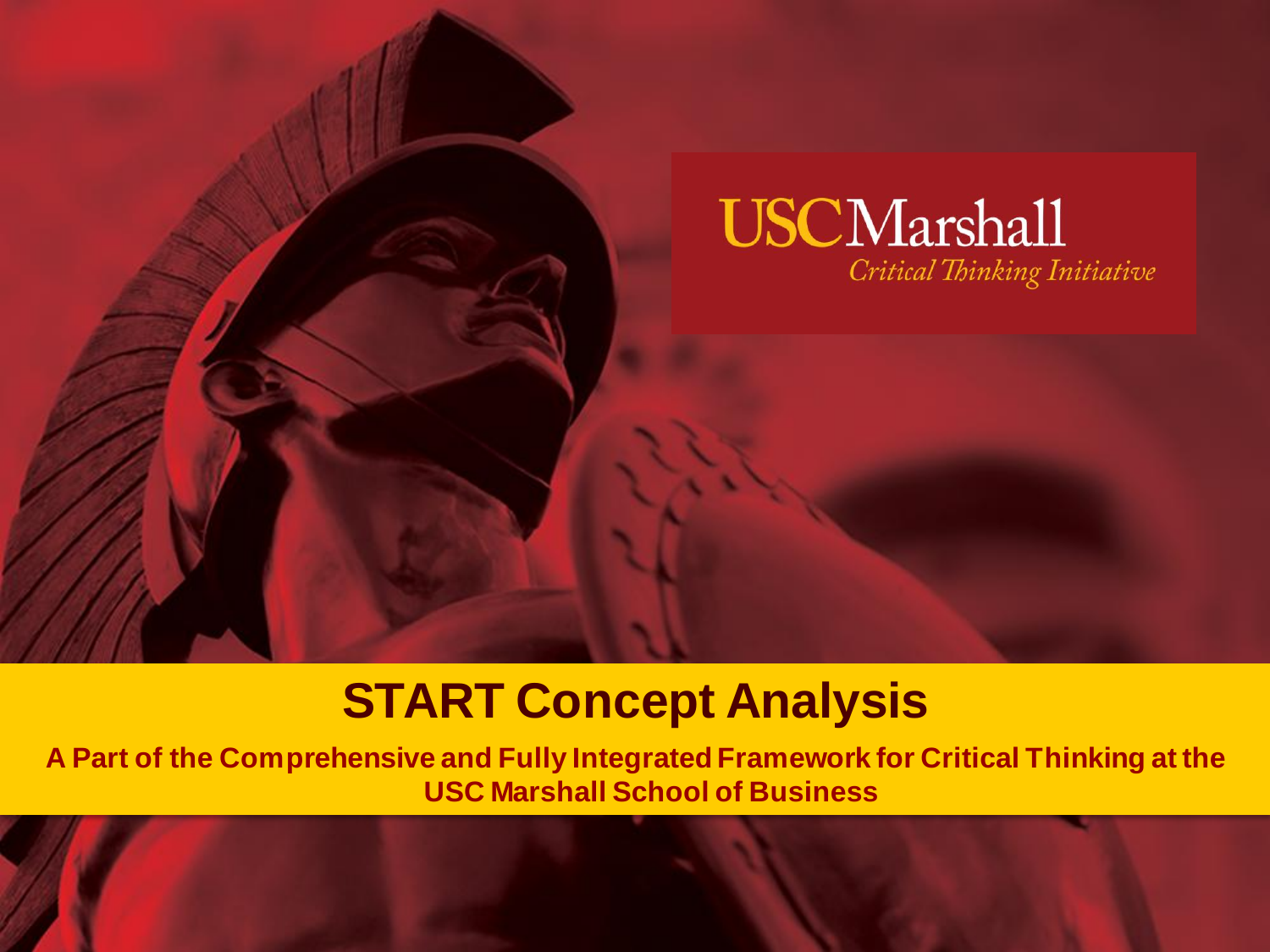#### **USC Marshall Critical Thinking Initiative**



- The *USC Marshall Critical Thinking Initiative* is an on-going school wide effort to enhance our students' critical thinking skills in order to make them more successful problem solvers. Its key components include…
	- The 5 Step **USC-CT** Problem Solving Process which is designed to help students tackle ambiguous, ill-defined challenges.
	- The **START** Concept Analysis which is designed to teach fundamental concepts/formulas that are utilized within the USC-CT Process.
	- **Learning Modules** which are designed to enhance specific skills such as how to reduce biases, how to enhance creativity, and how to evaluate claims & evidence.
- The lesson in this document focuses on the **START** Concept Analysis**.**

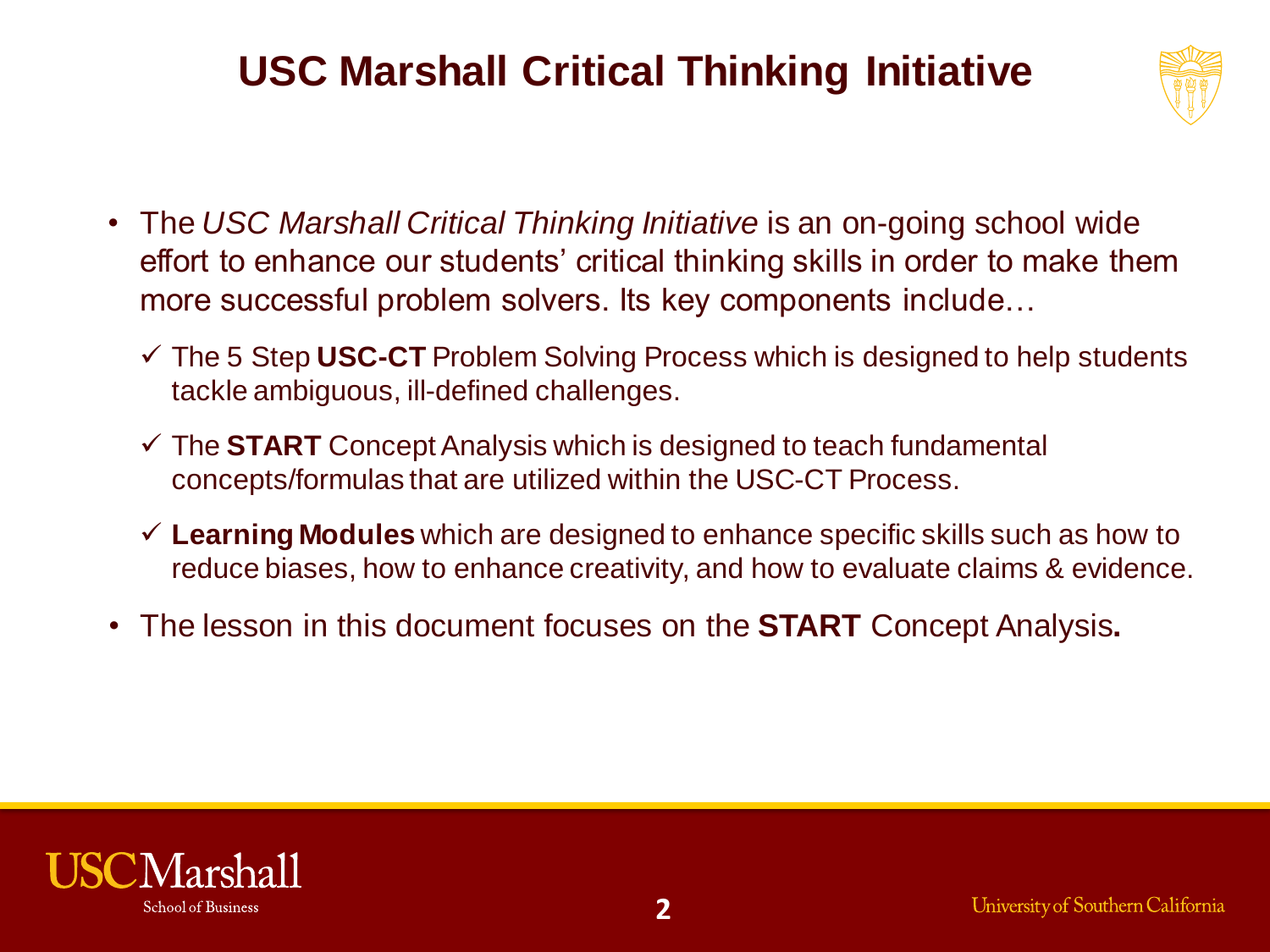

(Note: This document is meant as an introduction to the subject. More in-depth coverage will occur in supplemental readings and classroom exercises)

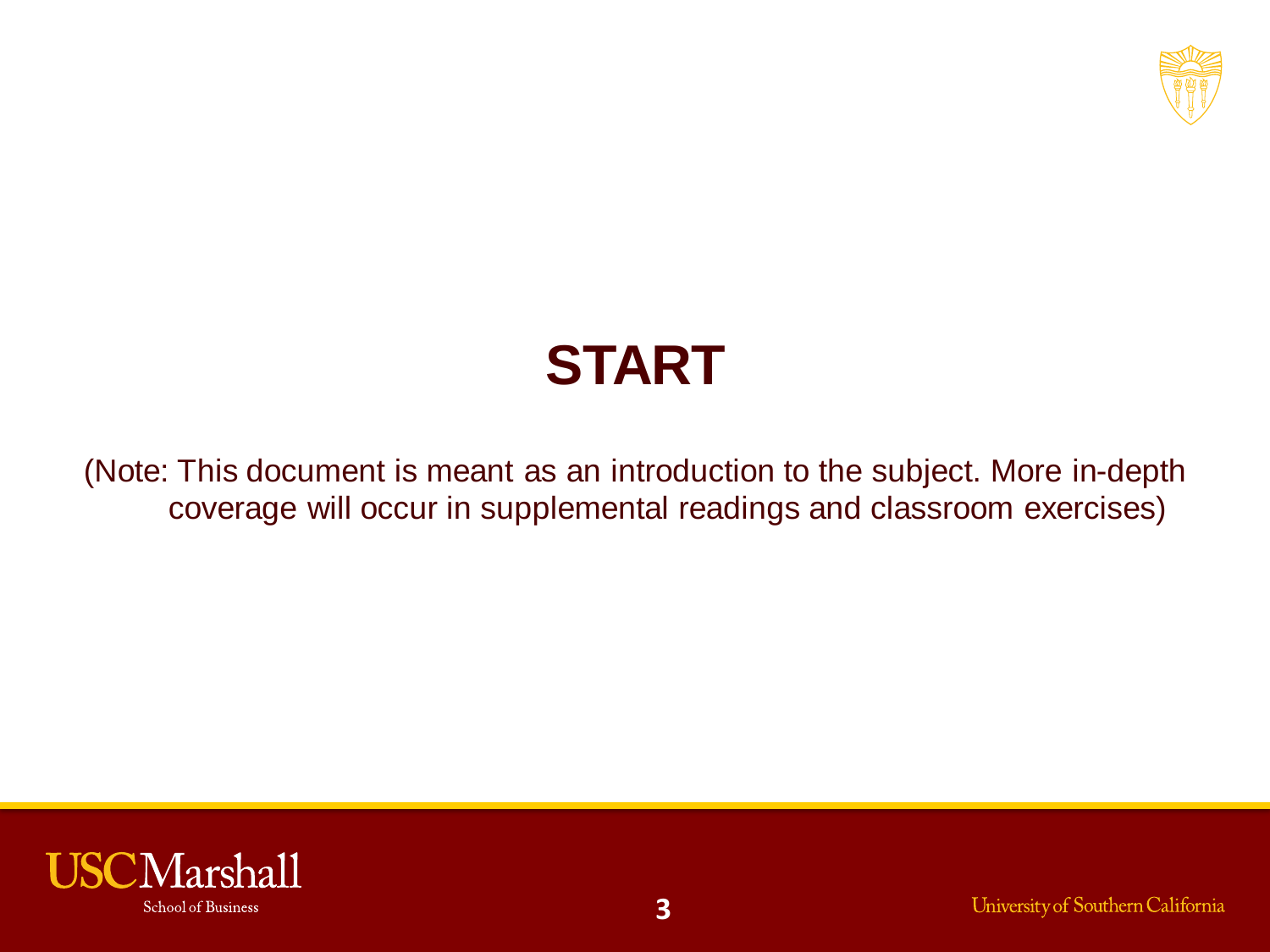

- Objective: To help students learn formulas, theories and concepts using a step by step approach as a prelude to advance problem solving.
- Approach: The approach uses key steps to inspire students to **S**tate/define the concept, theory, or formula, to **T**ake it apart, to **A**nalyze the assumptions, to **R**elate it to other phenomenon, and to **T**ranslate it to the real world.



**4**

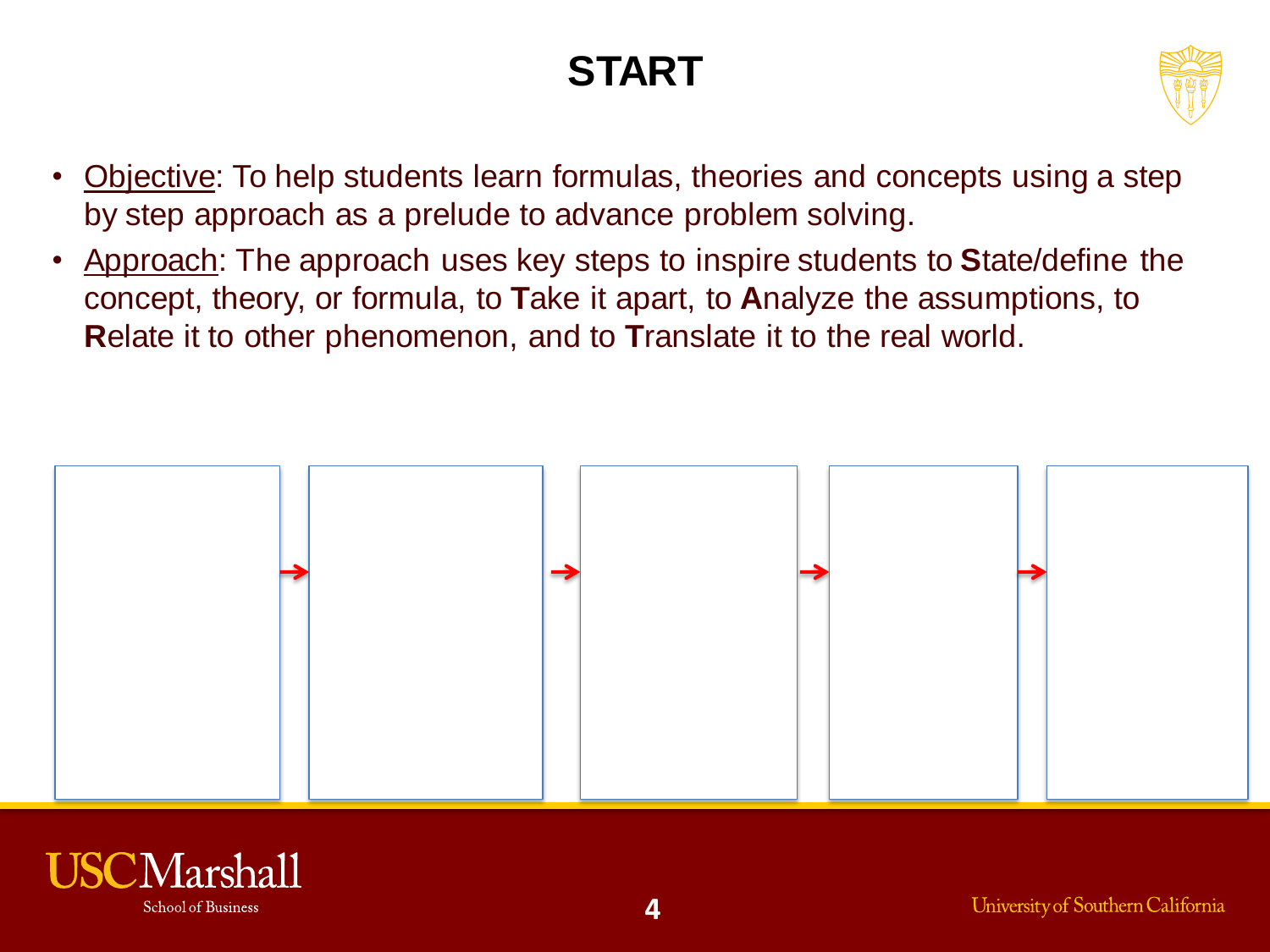

- Objective: To help students learn formulas, theories and concepts using a step by step approach as a prelude to advance problem solving.
- Approach: The approach uses key steps to inspire students to **S**tate/define the concept, theory, or formula, to **T**ake it apart, to **A**nalyze the assumptions, to **R**elate it to other phenomenon, and to **T**ranslate it to the real world.



**5**

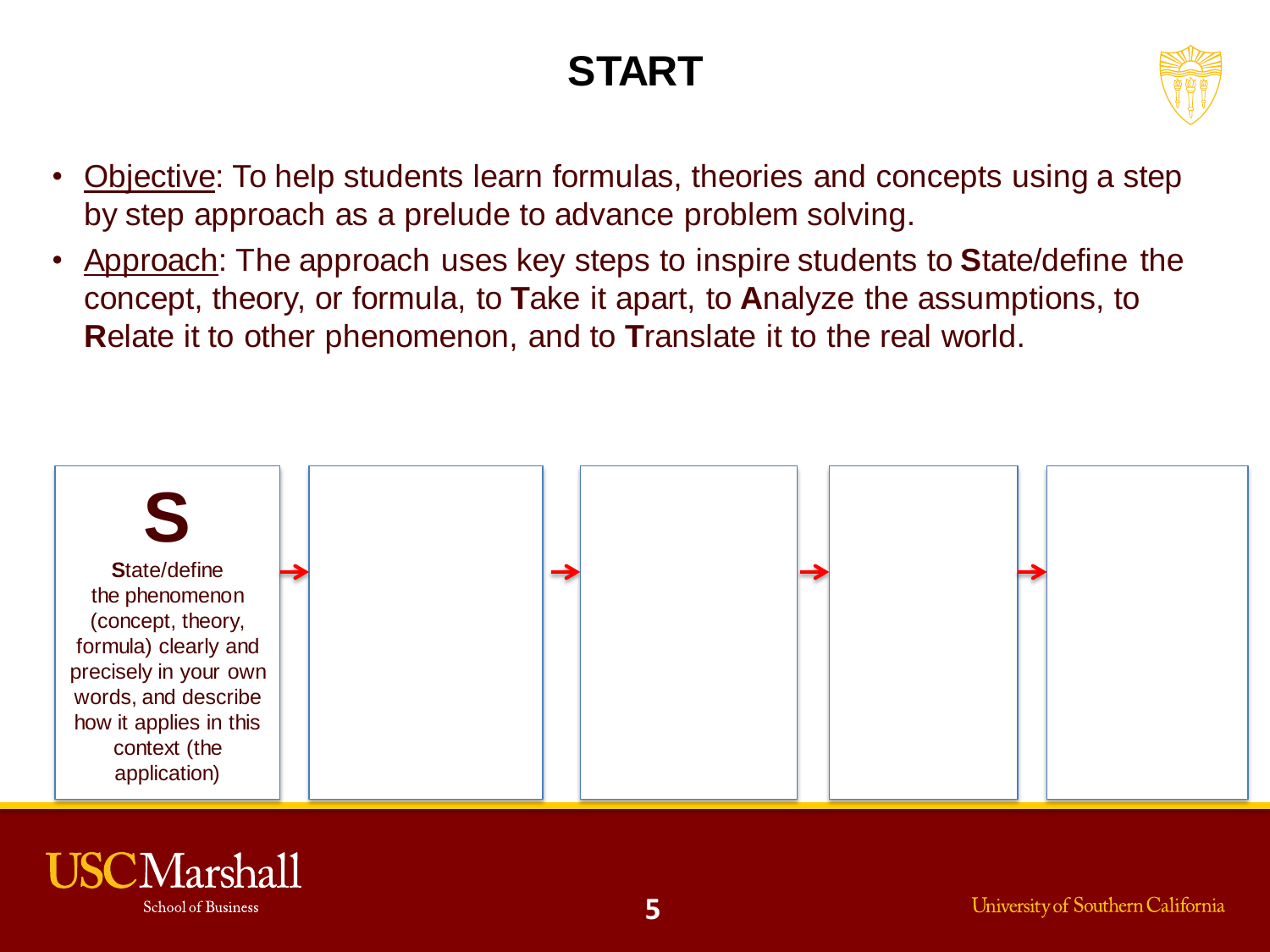

- Objective: To help students learn formulas, theories and concepts using a step by step approach as a prelude to advance problem solving.
- Approach: The approach uses key steps to inspire students to **S**tate/define the concept, theory, or formula, to **T**ake it apart, to **A**nalyze the assumptions, to **R**elate it to other phenomenon, and to **T**ranslate it to the real world.



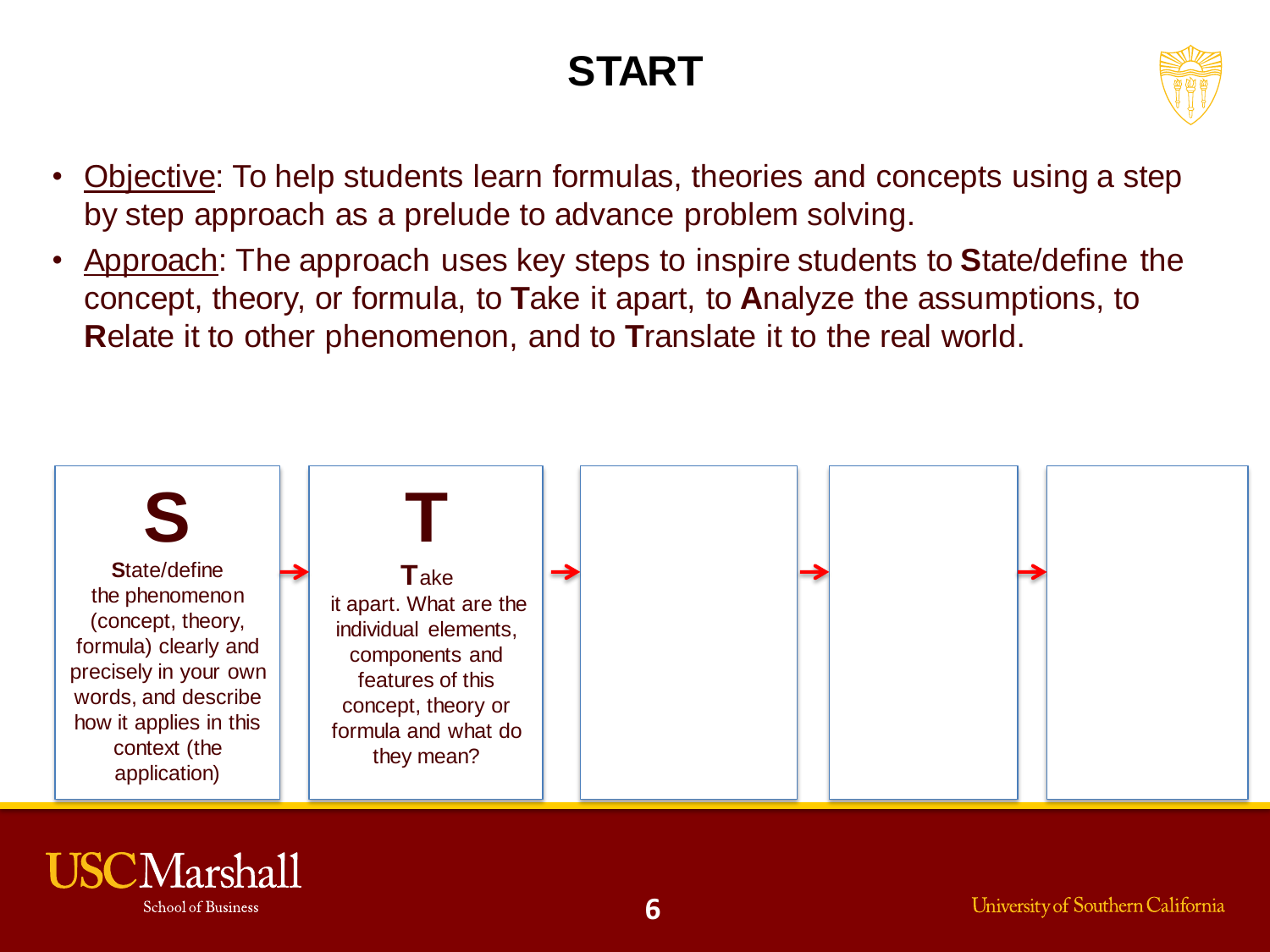

- Objective: To help students learn formulas, theories and concepts using a step by step approach as a prelude to advance problem solving.
- Approach: The approach uses key steps to inspire students to **S**tate/define the concept, theory, or formula, to **T**ake it apart, to **A**nalyze the assumptions, to **R**elate it to other phenomenon, and to **T**ranslate it to the real world.



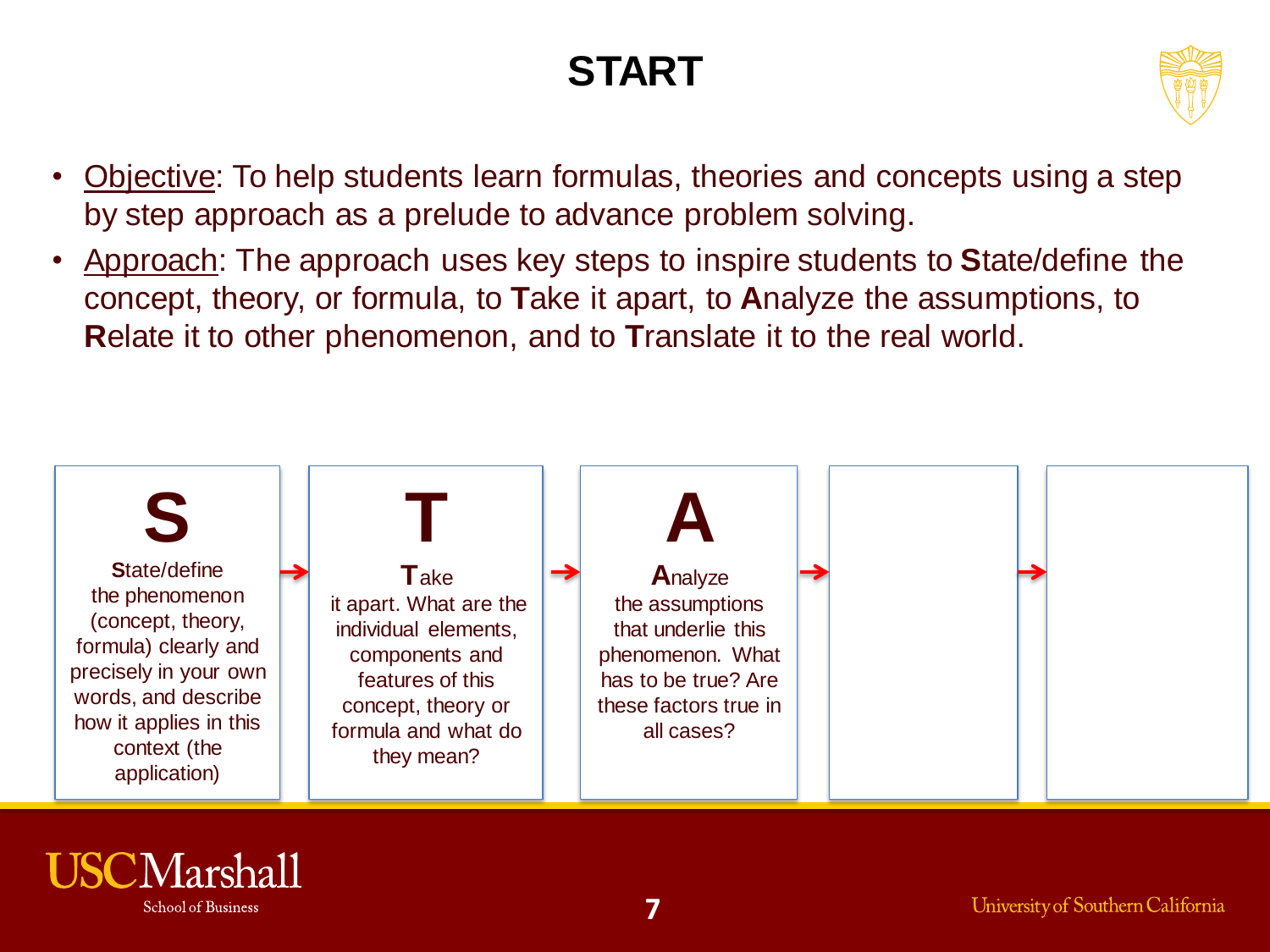

- Objective: To help students learn formulas, theories and concepts using a step by step approach as a prelude to advance problem solving.
- Approach: The approach uses key steps to inspire students to **S**tate/define the concept, theory, or formula, to **T**ake it apart, to **A**nalyze the assumptions, to **R**elate it to other phenomenon, and to **T**ranslate it to the real world.



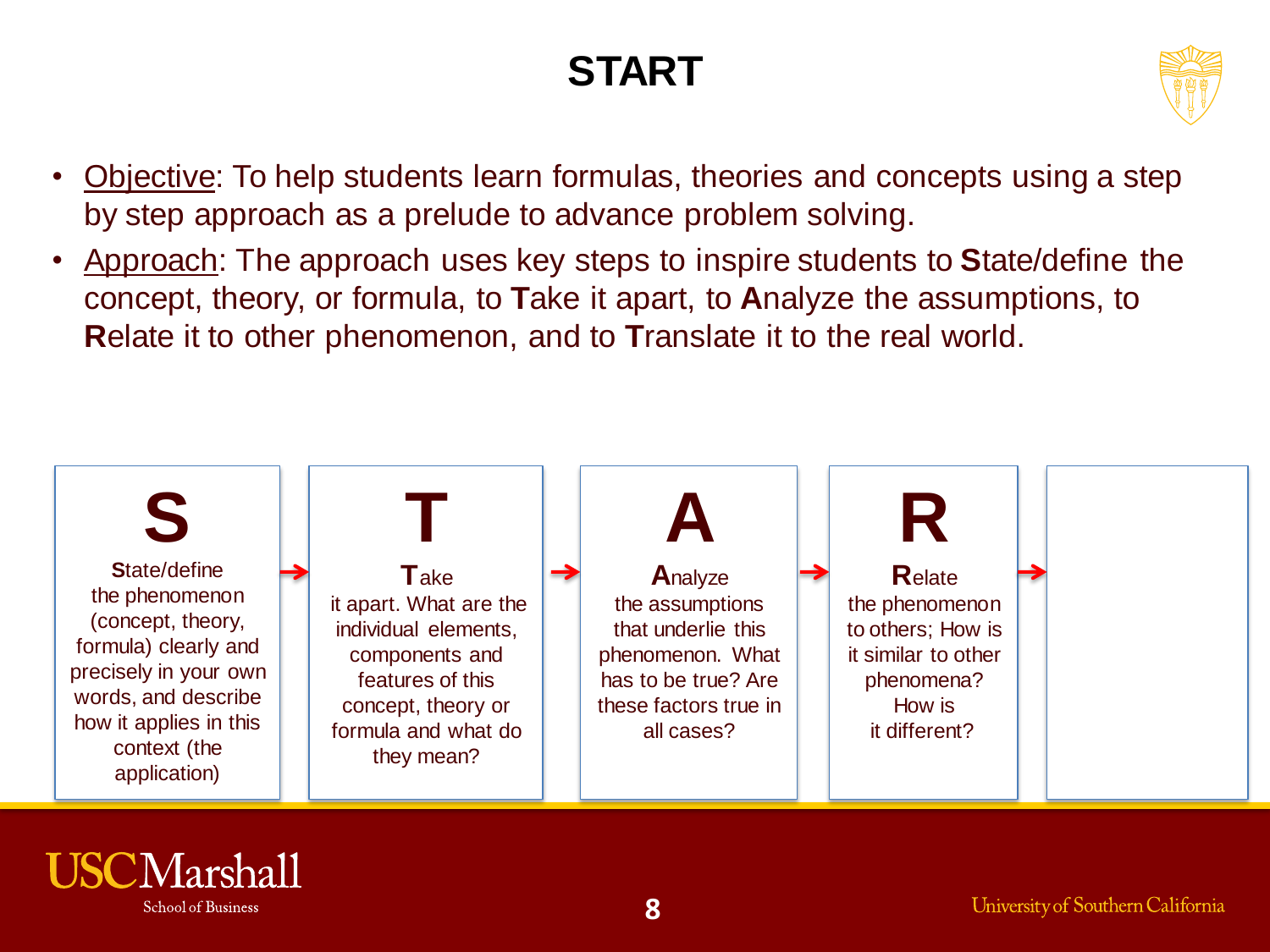

- Objective: To help students learn formulas, theories and concepts using a step by step approach as a prelude to advance problem solving.
- Approach: The approach uses key steps to inspire students to **S**tate/define the concept, theory, or formula, to **T**ake it apart, to **A**nalyze the assumptions, to **R**elate it to other phenomenon, and to **T**ranslate it to the real world.



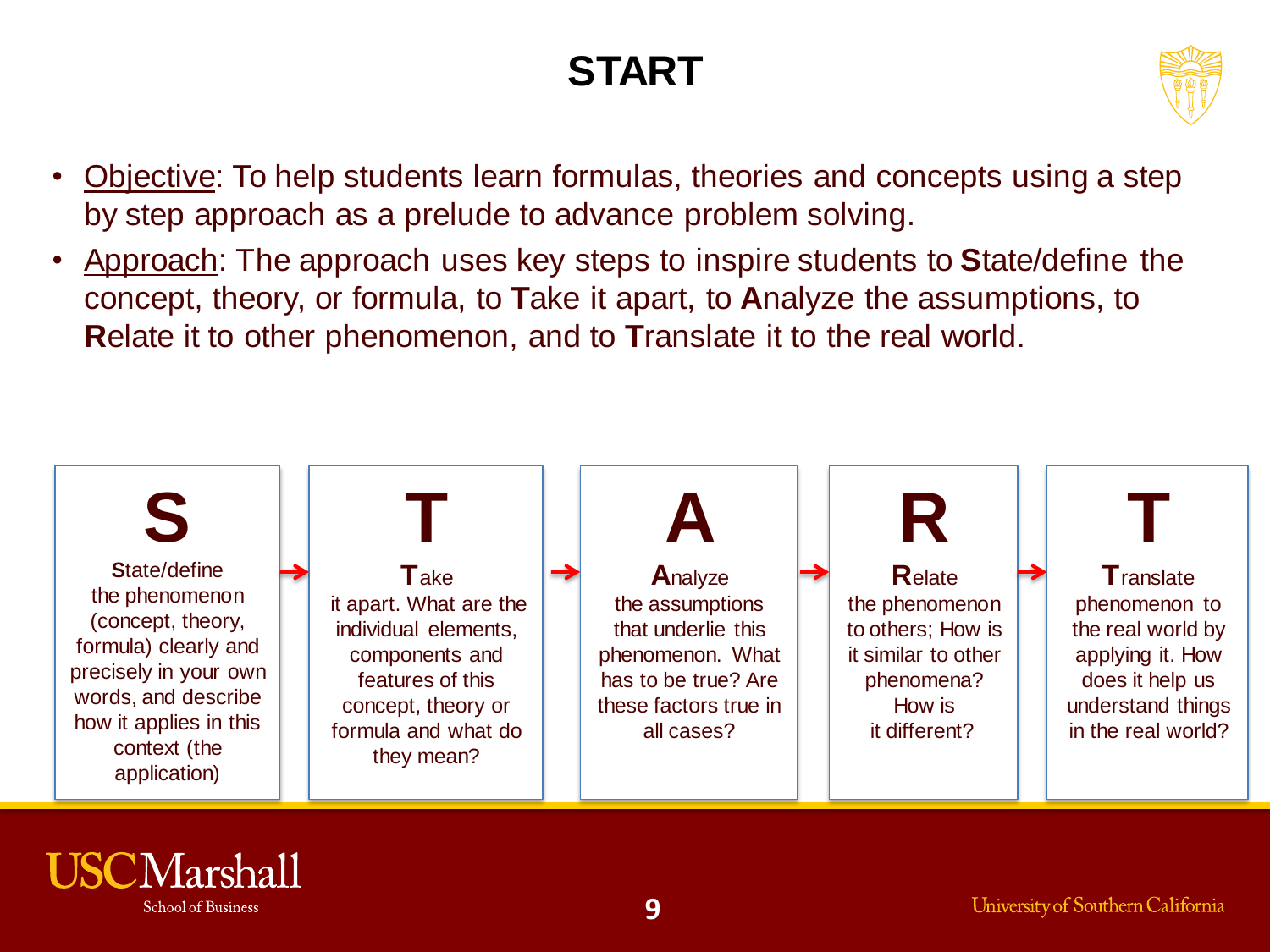

# Example

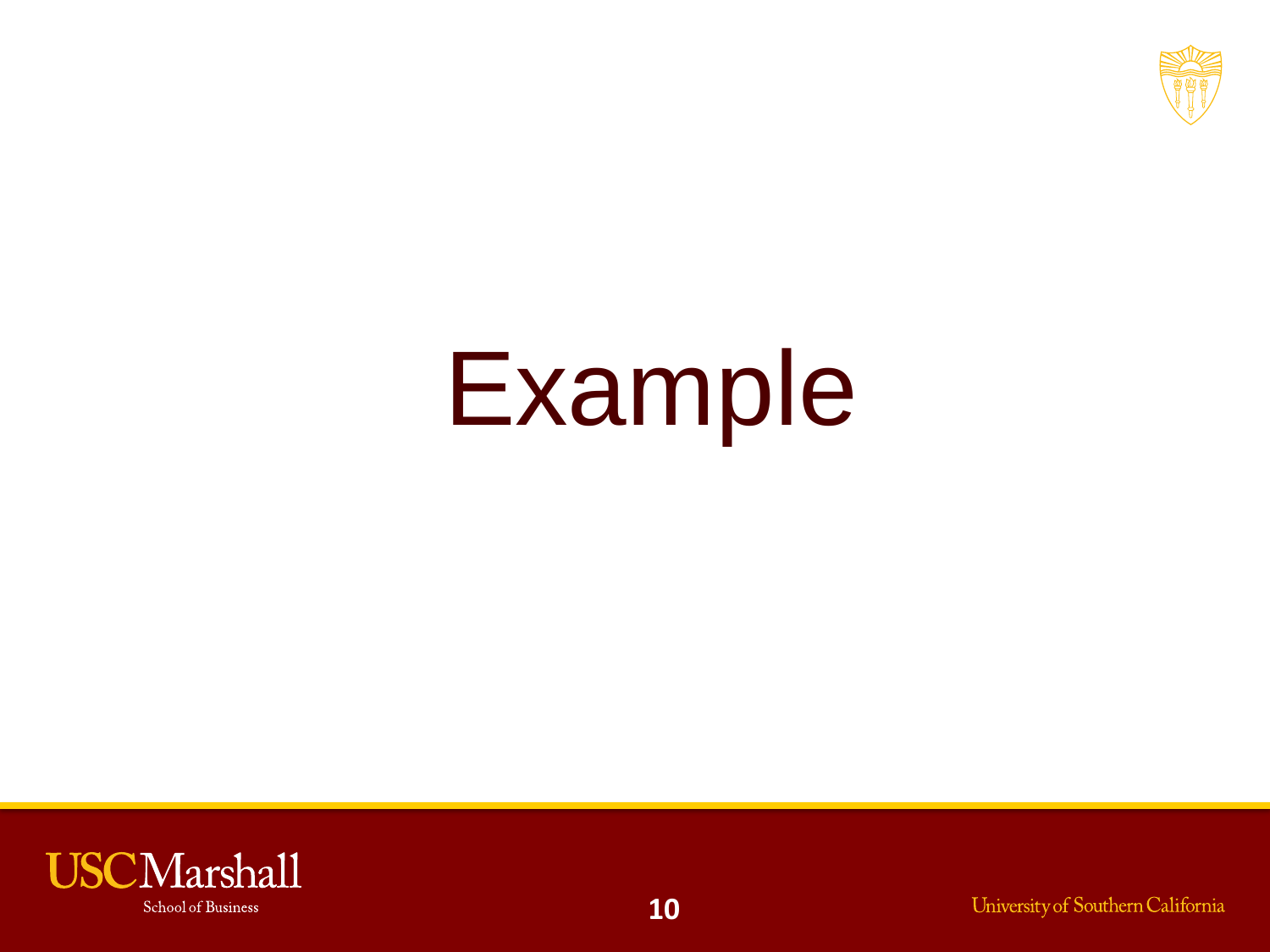



#### **The Situation:**

You are the manager of Rent-a-Car, one of the two car rental agencies serving a small regional airport in the U.S. Midwest. Forty percent of your customers are airline passengers and the remaining sixty percent are dwellers of the nearby college town who use rental cars for business and leisure trips. The airport is within two miles from campus and approximately six miles from the city center. It is easy to reach by car, taxi, or city bus.

Your fleet consists of 50 'economy' and 20 'luxury' class cars. Whenever demand for cars exceeds the number of cars available, additional vehicles can be delivered from the nearest company hub in the state capital located 70 miles away.

Source: Journal of Business Cases and Applications

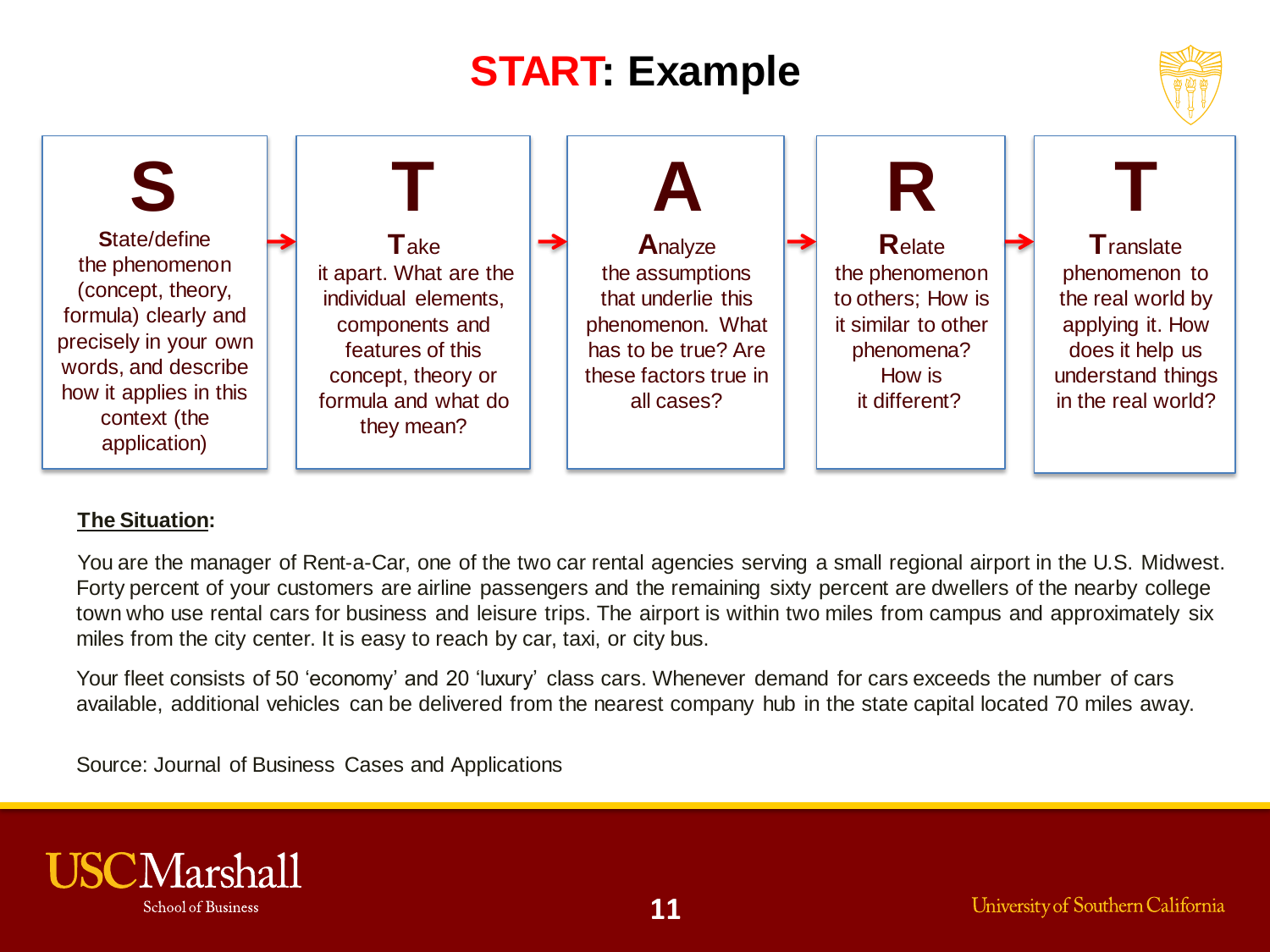



#### **The Task:**

In order to better understand your unit's operating environment, you are asked to **provide your suggestion for the demand equation** that would account for various factors that affect your customer traffic. You could then estimate the demand equation by using regression techniques.



**12**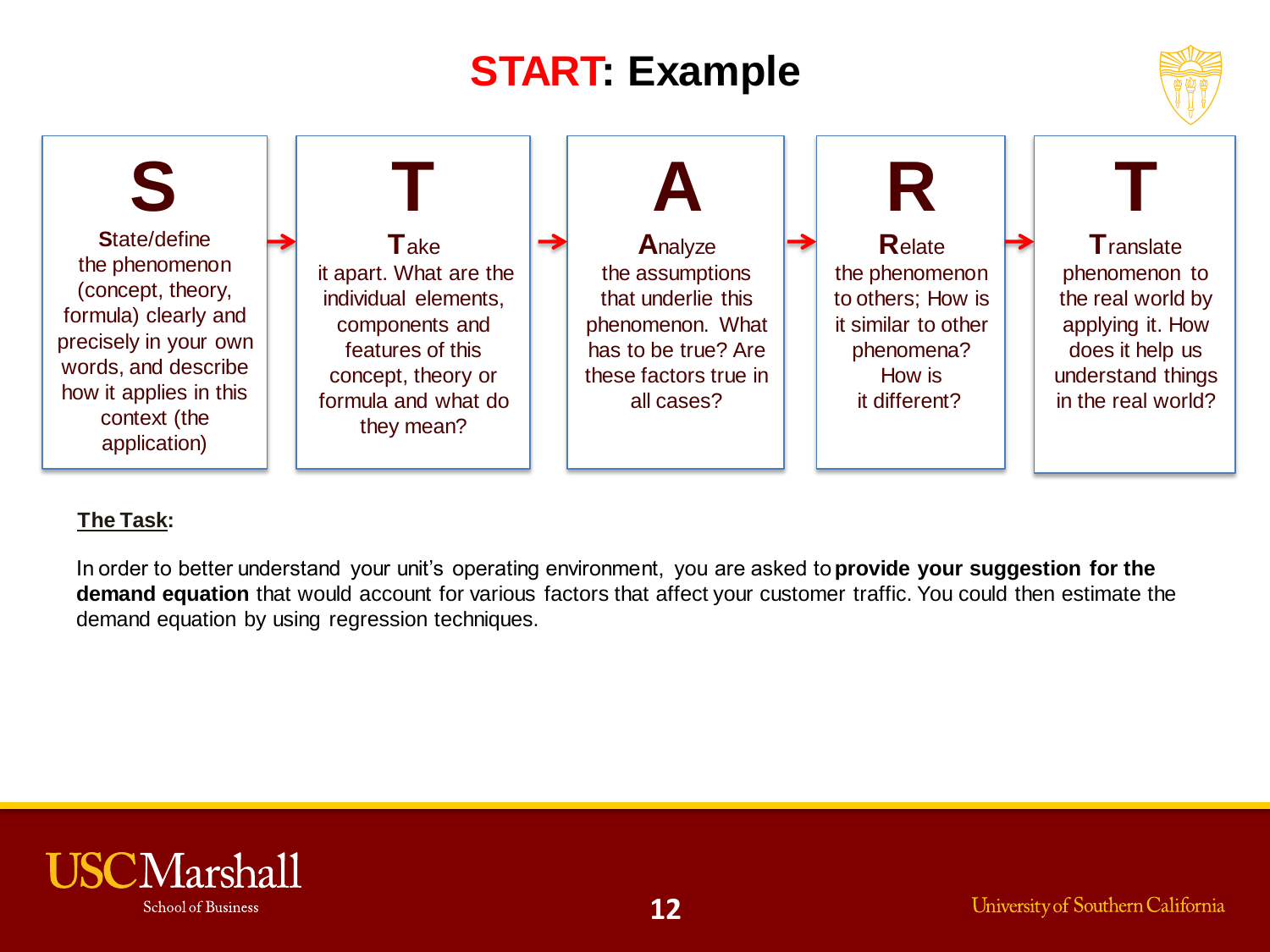



#### **Step 1: S**tate/define

- $\checkmark$  What is a demand function?
- $\checkmark$  Why do you want to estimate a demand function for your business? How are you planning to use it?

A demand function is a mathematical function explaining the quantity demanded in terms of its various determinants (income, own price, competitors price, etc.).

This business could use the estimated demand function

- $\triangleright$  to manage its inventory of rental cars.
- $\triangleright$  to see the effect of advertising spending on their demand.

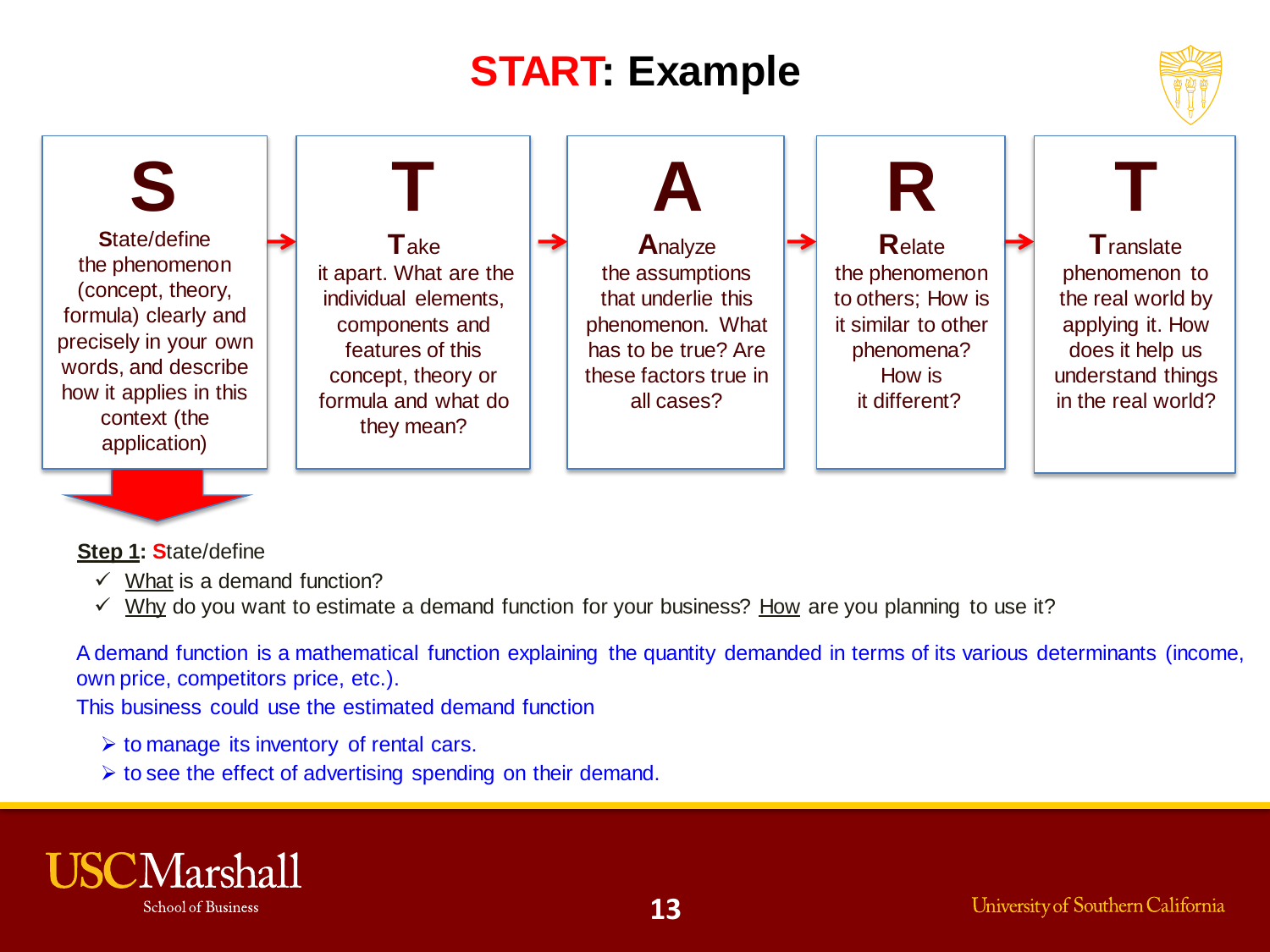

**S S**tate/define the phenomenon (concept, theory, formula) clearly and precisely in your own words, and describe how it applies in this context (the application) **T T**ake it apart. What are the individual elements, components and features of this concept, theory or formula and what do they mean? **R R**elate the phenomenon to others; How is it similar to other phenomena? How is it different? **T T**ranslate phenomenon to the real world by applying it. How does it help us understand things in the real world? **A A**nalyze the assumptions that underlie this phenomenon. What has to be true? Are these factors true in all cases?

**Step 2: Take the demand function apart.** 

- $\checkmark$  What variables would go into the demand function?
- $\checkmark$  How are they measured?

Potential dependent variable:

 $\triangleright$  number of economy cars rented out per week (could be per month or per year)

Potential independent variables:

 daily rental rate of own economy car averaged over a week, daily rental rate of own luxury car averaged over a week, competitor's daily rental rate averaged over a week, weekly advertising spending on TV, weekly advertising spending on radio, dummy variable for college being in session during that week, etc.

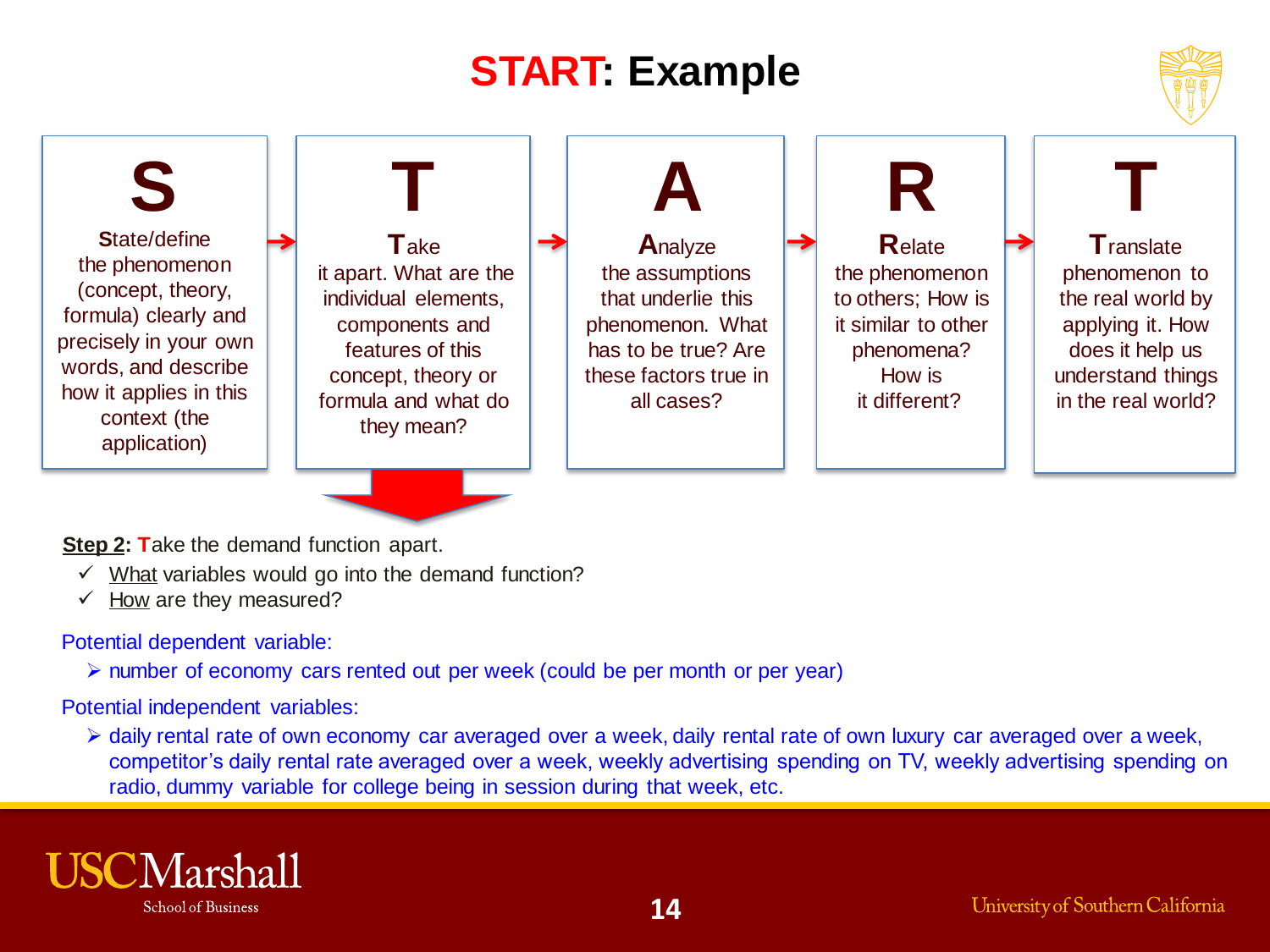



#### **Step 3: Analyze the assumptions.**

- $\checkmark$  What functional form is chosen for the demand equation?
- $\checkmark$  What signs do you expect for the parameters?

We can assume that there is a linear relationship between the dependent variable (quantity demanded) and the independent variables (the determinants of demand).

Expectations for the direction of the relationship of dependent variable and independent variables:

 negative parameter for own price, positive parameter for price of own luxury car, positive parameter for competitor's price, positive parameters for all types of advertising, positive parameter for college in session dummy, etc.

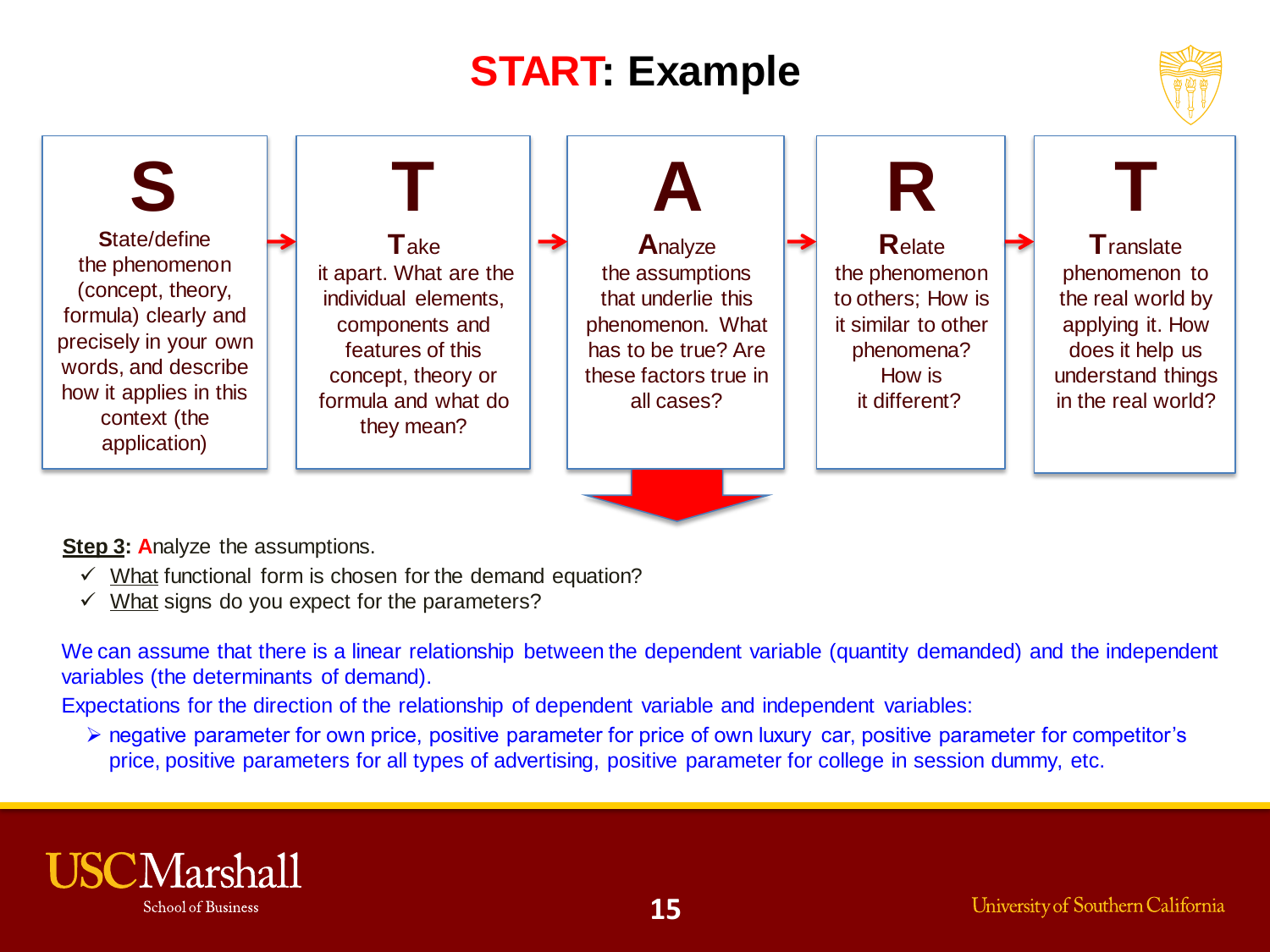



**Step 4: Relate the demand function to other concepts you learned.** 

- $\checkmark$  How is the demand function related to price elasticitiy of demand?
- $\checkmark$  How is the demand function related to cross-price elasticitiy of demand?
- $\checkmark$  What is the relationship between the demand function and the demand curve that we usually plot?

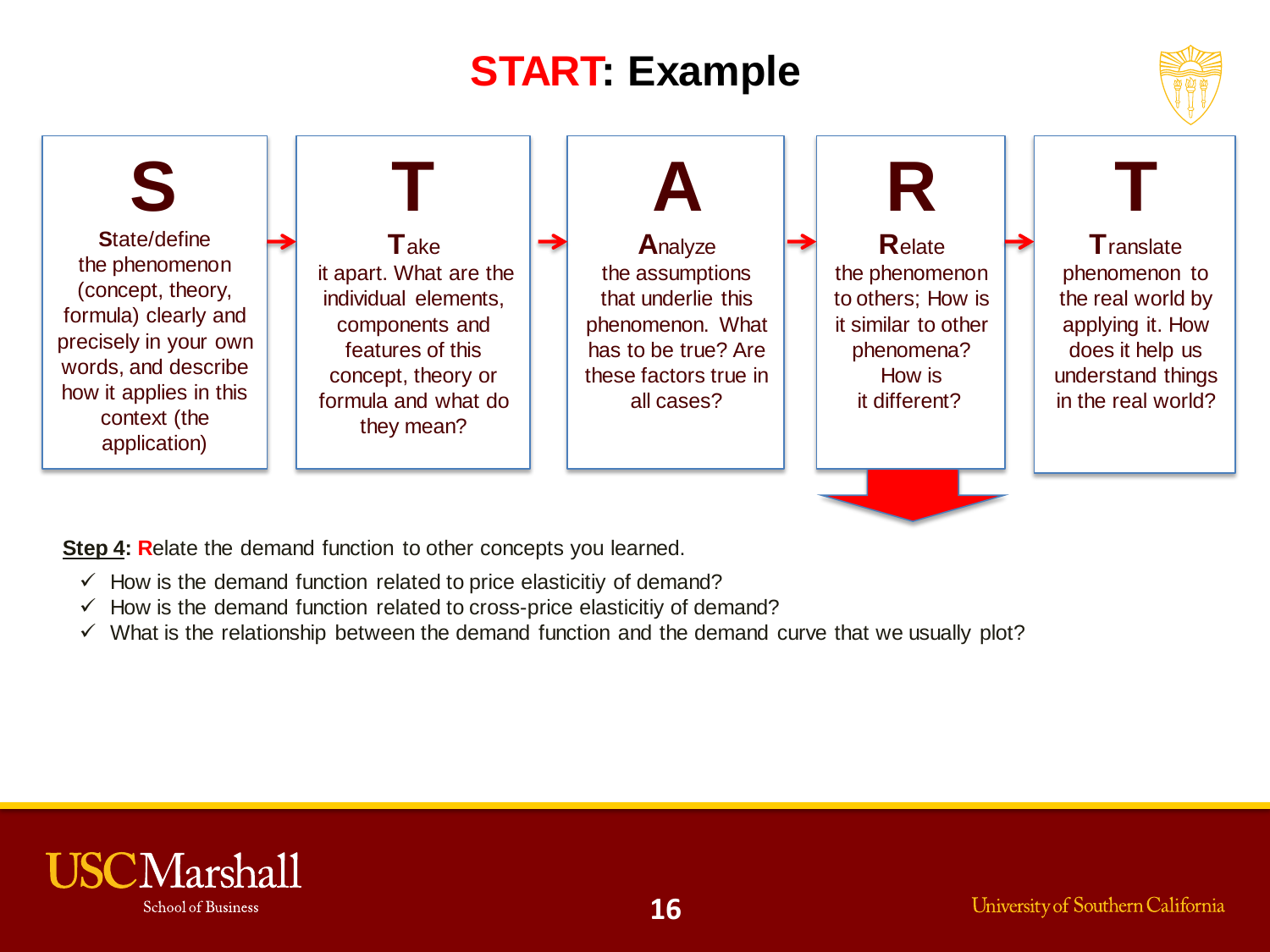



**Step 5: Translate this concept to the real world. Apply it.** 

 $\checkmark$  Assuming that you have run a regression and estimated a demand function, how would you interpret the results?

Estimated demand curve could answer the following questions

- Is advertising effective or not? Is a dollar spent on TV ads more or less effective than on radio ads?
- $\triangleright$  How many additional cars will be demanded if college is in session during that week.

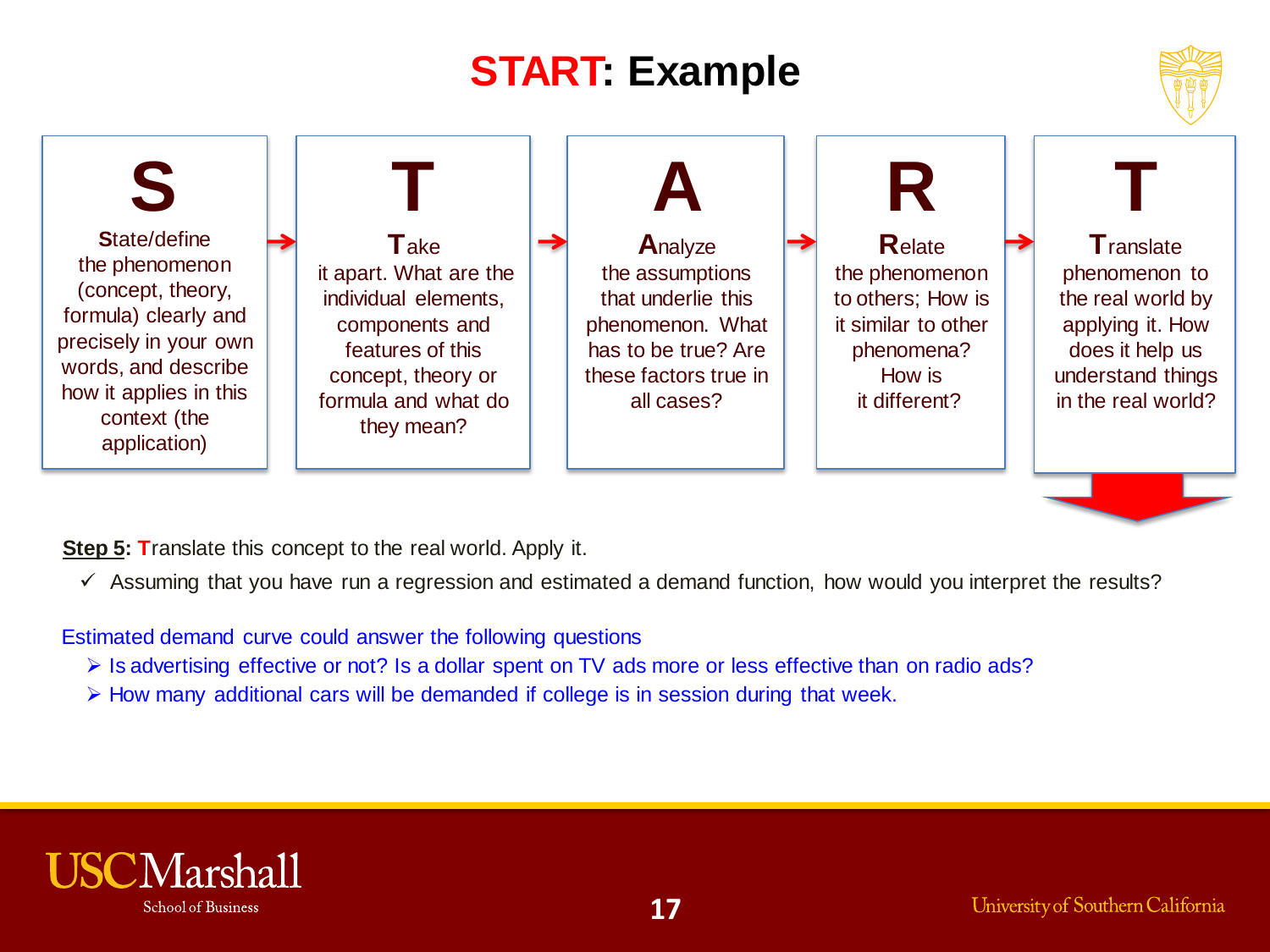

# USC Marshall Critical Thinking Initiative Recap